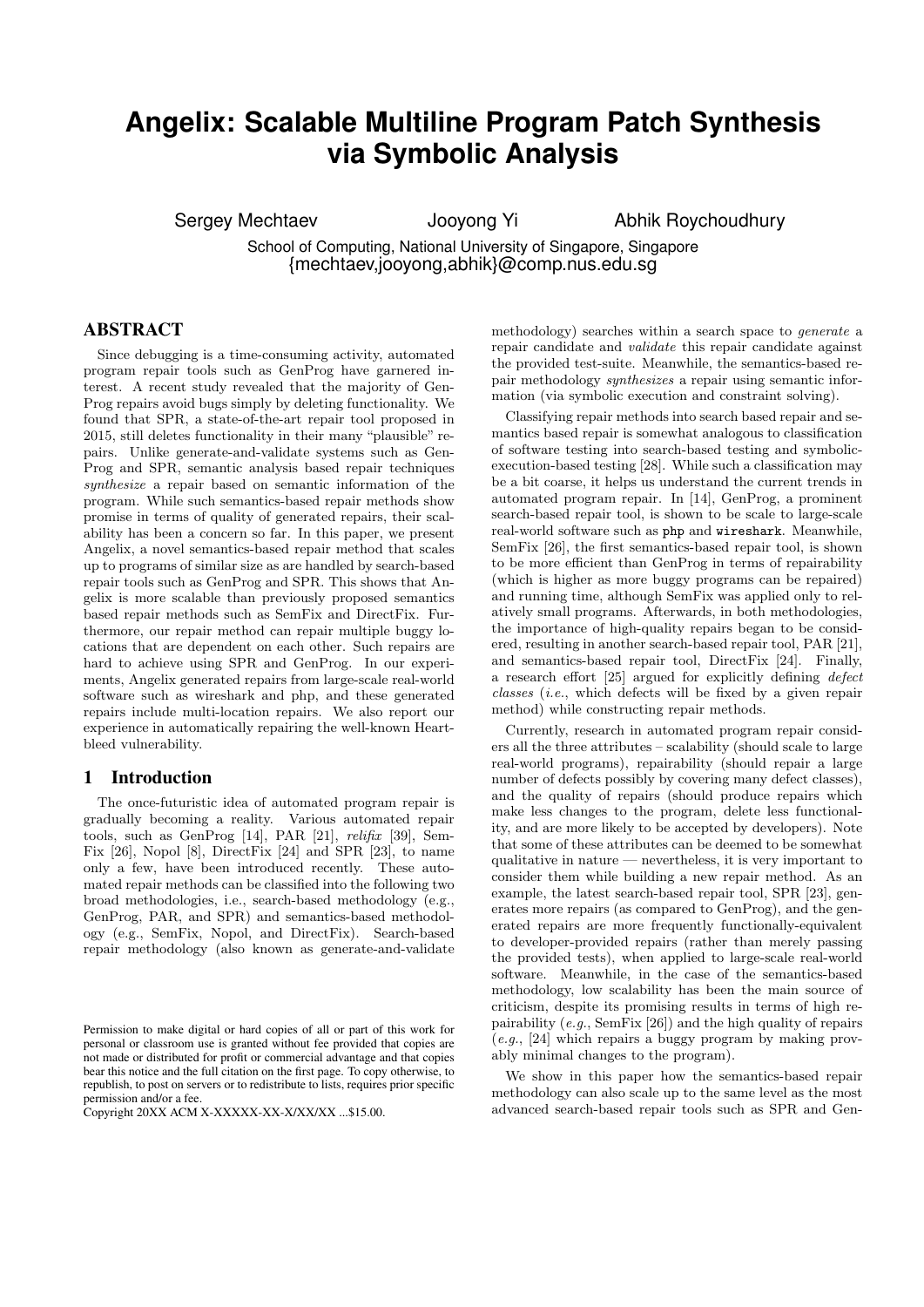Prog. Semantics based repair methods often work by extracting a repair constraint typically via symbolic execution. This repair constraint acts as a specification to guide program synthesis - so a patch satisfying the repair constraint can be synthesized. The key enabler for scalable multiline bug fix in this paper, is our novel lightweight repair constraint that we call an angelic forest. This angelic forest is automatically extracted via symbolic execution. As compared to the repair constraints used in the previous work [24, 26], the angelic forest is simpler, and its size is independent of the size of the program under repair, thereby making our repair method scale. Our angelic forest, despite its simplicity, contains enough semantic information to enable multi-location bug fix. Among existing search-based repair tools, SPR does not support multi-line fixes. While GenProg [14] can change multiple locations of the program, a recent study on GenProg repairs [33] shows that seemingly complex repairs generated from GenProg are in the overwhelming majority of cases in fact functionally equivalent to single line modification.

When evaluated with the largest of the GenProg ICSE2012 subjects, our open-source repair tool Angelix successfully generated repairs including on wireshark and php subjects. The number of repairs generated by Angelix (28) is larger than in GenProg (11), and also generally comparable to SPR (31). While in one subject (libtiff), Angelix generated more repairs than SPR, and in another subject (php), SPR generated more repairs. In the remaining 3 subjects, both tools produced the same number of repairs.

More importantly, we note that even though a recent work [33] points to functionality deleting repairs by Gen-Prog, the SPR tool [23] (which was produced by the same authors) itself was found to generate many functionality deleting repairs, because it generates many trivial branch conditions. Such trivial branch conditions (conditions which are always true or always false) introduce functionality deletion; e.g., consider the following SPR repair for a libtiff defect where the shaded part is the fix inserted by SPR.

```
if (td \rightarrow t d_n)nstrips > 1
    && td−>td compression == COMPRESSIONNONE
    && td−>td stripbytecount [0 ] != td−>td stripbytecount [1 ]
    && !(1))
```
We found that in SPR the overall functionality-deleting repair rate across the GenProg benchmark subjects is 45%. In fact, in the libtiff subject, the percentage of functionality deleting repairs in the SPR tool [23] goes up to an alarming 80% !! In contrast, our semantic analysis based repair tool produced functionality-deleting repairs significantly less frequently when the same tests were used (21%). For the aforementioned defect, Angelix synthesizes a patch that is identical with the developer-provided patch (shown in Figure 3b), which does not delete functionality. Furthermore, the repairs generated by Angelix include five multi-location bugs which have not been fixed by the existing tools. Last but not the least, we report that the well-known Heartbleed vulnerability [1] was automatically fixed by our tool, generating a repair that is smiliar to the developer-provided patch. To the best of our knowledge, ours is the first work that reports the automated repair on Heartbleed. Overall, we present a semantic analysis based program repair method which balances the requirements of scalability (repairing large programs), repairability (repairing a large number of defects) and patch quality (changing the functionality of the program in a way developers would agree with, instead of simply deleting functionality). Our tool Angelix and its experimental data are available at the following web site: www.comp.nus.edu.sg/~abhik/tools/angelix/

# 2 Motivating Example

Figure 1 shows code changes made to fix coreutils bug 13627. In the buggy version, the call of xzalloc (line 4), which allocates a block of memory, causes a segmentation fault. A fix involves adding an if conditional before the problematic call to xzalloc (line 5). Only when variable max\_range\_endpoint has a non-zero value, xzalloc can be called in the fixed version. In addition to adding an if conditional, the fix requires removing an existing if statement (lines 1–2). Without this removal, max range endpoint is overwritten with a non-zero value of  $e$ ol\_range\_start (line 2), and as a result, the new if conditional "if (max\_range\_endpoint)" cannot successfully prevent the problematic call to xzalloc.

This simple example demonstrates the complexity of multiline repairs fixing multiple buggy locations. The key difficulty is that a change made in one location can also change the remaining program execution that should proceed to be repaired. More conceptually speaking, the fix space of a given buggy program keeps changing along with the program change made at each buggy location. The state-of-the-art search-based repair algorithm such as SPR [23] (also known as the generate-and-validate methodology) is currently restricted to fixing a single location. It is unclear, as stated in [23], how a search-based repair algorithm can be extended to fix multiple-location bugs such as the one shown in Figure 1a, while maintaining its efficiency. Meanwhile, among the state of the art of semantics-based repair methodology such as SemFix [26] and DirectFix [24], DirectFix already supports multiple-location fix. Essentially, DirectFix maintains all semantic information of the program (in the form of a logical formula), and this makes it possible to keep track of how the fix space changes. Thus SemFix is more scalable and applies one line fixes, while DirectFix is less scalable but can produce multi-line fixes.

In this paper, we discuss how semantics-based repair can scale, while preserving its ability to repair multiple locations. Figures 1b–1d show at a high level how our repair algorithm generates a repair from our running example. The generated repair shown in Figure 1d is functionally equivalent to the developer-provided repair, despite its cosmetic differences. The first piece of a repair, "if (0)" in line 1, makes the statement in line 2 skipped over, which is functionally equivalent to removing the corresponding statement. The second piece of a repair, "if (!(max\_range\_endpoint  $== 0$ ))", is also functionally equivalent to the developer-provided repair, if (max range endpoint). Here, the cosmetic difference is merely due to our current implementation of the component-based synthesis algorithm we use to synthesize a repair.

Our repair algorithm starts from transforming the original buggy program into a functionally equivalent one shown in Figure 1b where we add an if conditional, if (1), before each unguarded assignment statement (this is heuristics we currently use). Afterwards, our repair algorithm replaces userconfigured n most suspicious expressions—chosen based on the result of statistical fault localization—with symbolic variables, as shown in Figure 1c where conditional expressions and the right-hand side of an assignment are replaced with symbolic variables. The user of our repair algorithm can con-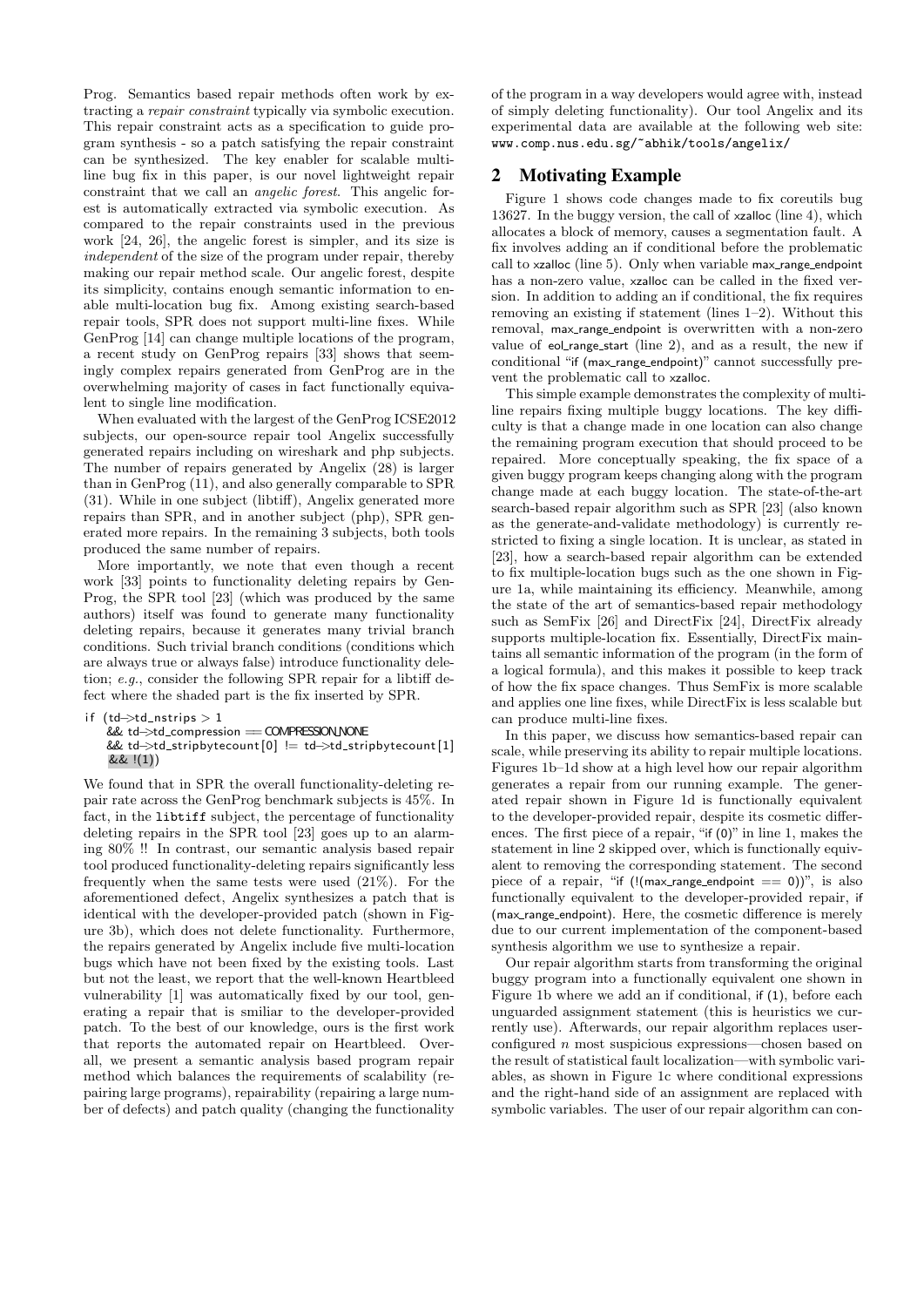```
1 - if (max_range_endpoint < eol_range_start)<br>
2 - max_range_endpoint = eol_range_start:
           max\_range\_endpoint = eol\_range\_start;3
4 - printable_field = xzalloc(max_range_endpoint/CHAR_BIT+1);<br>5 + if (max_range_endpoint)
5 + if (max_range\_endpoint)<br>
6 + orintable field = xzzprintable\_field = xzalloc(max_range_endpoint/CHAR_BIT+1);
```
(a) The developer-provided bug patch for coreutils bug 13627 where multiple locations are repaired

```
1 if (\alpha)<br>2 max
           max\_range\_endpoint = \beta;\frac{3}{4}\frac{4}{5} if \frac{(\gamma)}{pri}\overline{p} printable_field = xzalloc(max_range_endpoint/CHAR_BIT+1);
```
(c) Suspicious expressions are replaced with symbolic variables

Figure 1: Motivating example

 $\frac{3}{4}$ 

figure the number and kinds of suspicious expressions that can be made symbolic; such expressions include conditional expressions, right-hand sides of assignments, and function parameters. Our repair algorithm proceeds to run symbolic execution over the program in Figure 1c with provided tests to collect the semantic information necessary to repair the given buggy program. Using this extracted semantic information, we synthesize repair expressions. To synthesize a repair, we use component-based patch synthesis algorithm based on MaxSMT as in our prior work [24]. This results in a repair close to the original program, because the structures of the original buggy expressions are maximally preserved. The resultant small patches can bring in various benefits such as improved maintainability of patches (simple patches are easier to understand than complex patches), and reduced risk for regression (simple patches are less likely to change the correct behavior than complex patches).

### 2.1 Concise Semantic Signature for Repair

In order to synthesize a repair, our repair algorithm collects the following pieces of semantic information of the program. First, we need to know whether for each test, there exists a program path through which a given test passes. Our repair algorithm detects such test-passing paths via controlled symbolic execution—"controlled"in the sense that we control which execution paths are explored during symbolic execution by installing symbolic variables (in our example,  $\alpha$ ,  $\beta$ , and  $\gamma$ ). In our running example, given a program of Figure 1c, symbolic execution explores different paths at the if conditionals in line 1 (if ( $\alpha$ )) and line 4 (if ( $\gamma$ )). If a test-passing path is not detected, we make the next (userconfigured) n suspicious expressions as symbolic, and repeat the procedure to find test-passing paths. On the other side, the existence of a test-passing path  $\pi$  that goes through the installed symbols implies the existence of a concrete value for each symbol that makes the test pass. As the second piece of semantic information, we infer these values (called angelic values) using a constraint solver. Lastly, we need to know the program state (called angelic state) at each installed symbol in the test-passing path. For example, in order to synthesize a repair expression, !(max range endpoint  $== 0$ , at line 4 of Figure 1d, the value of the variable max range endpoint should be known. Our repair algorithm collects the values of the visible program variables at each symbol-installed program location. These variables are used as synthesis ingredients when synthesizing repair expres-

```
1 if (max\_range\_endpoint < eol\_range\_start)<br>
2 max_range_endpoint = eol\_range\_start;max_range_{endpoint} = eol_range_{start};
\frac{4}{5} if (1)
          \overline{p}rintable_field = xzalloc(max_range_endpoint/CHAR_BIT+1);
```
(b) The buggy version after semantics-preserving transformation (the shaded part is added)

```
\frac{1}{2} if \frac{(0)}{2}\overline{\text{max}}-range-endpoint = eol-range-start;
3
```
4 if  $(l$  (max\_range\_endpoint == 0))<br>5 printable\_field = xzalloc(n  $printable\_field = xz$ alloc (max\_range\_endpoint/CHAR\_BIT+1);

(d) A repair generated from our repair algorithm; expressions in the shaded areas are synthesized from our repair tool, Angelix.

sions. The following shows the semantic signature of our running example when two tests  $(t_1 \text{ and } t_2)$  are provided.

 $t_1$  :  $\{\pi_1 : \langle (\alpha, False, \sigma_1), (\gamma, False, \sigma_2) \rangle\}$  $\pi_2$ :  $\langle (\alpha, True, \sigma_3), (\beta, 0, \sigma_4), (\gamma, False, \sigma_5) \rangle \}$  $t_2$  :  $\{\pi_3 : \langle (\alpha, False, \sigma_6), (\gamma, True, \sigma_7) \rangle,$  $\pi_4$ :  $\langle (\alpha, True, \sigma_8),(\beta, 3, \sigma_9),(\gamma, True, \sigma_{10}) \rangle \},$ where  $t_i$  referes to a test,  $\pi_i$  denotes a test-passing path, and  $\sigma_i$ : Variables  $\rightarrow$  Values denotes an angelic state.

The preceding semantic signature—which we call an angelic forest as defined in Definition 3—concisely captures all three pieces of semantic information we need to synthesize a repair. First, the fact that there exist two execution paths  $(\pi_1 \text{ and } \pi_2)$  that make test  $t_1$  pass is encoded in  $t_1 : {\pi_1, \pi_2}$ . Similarly, test  $t_2$  can also pass in two execution paths,  $\pi_3$ and  $\pi_4$ . Note that the suggested repair shown in Figure 1d follows path  $\pi_1$  in test  $t_1$ , and  $\pi_3$  in  $t_2$ . Second, the concrete value of each symbol is denoted at each test-passing path. For example, in path  $\pi_1$ , symbol  $\alpha$  and  $\gamma$  should have value False, as denoted with  $\pi_1$ :  $\langle (\alpha, False), (\gamma, False) \rangle$ . The concrete value of symbol  $\beta$  does not appear because statement max range endpoint =  $\beta$  of Figure 1c is not executed in path  $\pi_1$ . Meanwhile, in path  $\pi_2$ , the values of all three symbols appear as denoted with  $\pi_2$ :  $\langle (\alpha, True),(\beta, 0),(\gamma, False) \rangle$ . Lastly, angelic state  $\sigma_i$  informs about the values of variables to use in repair synthesis. The same variable can have different values along a path, and that is why each instance of a symbol is associated with its own angelic state. In our coreutils example,  $\sigma_2$ (max range endpoint) is zero, and this is why the suggested repair expression,  $!($  max\_range\_endpoint  $==$ 0), returns the concrete value of  $\gamma$ , False, as specified in  $\pi_1$ .

# 2.2 Reasons for Scalability

As will be shown in the experimental results (Section 5), our repair method can handle programs as large as wireshark (2814 KLoC), while it generates multi-location repairs. There are multiple reasons why our repair method scales. First, we use a lightweight semantic signature for program synthesis. Compare our semantic signature with the one used in DirectFix [24] which can also synthesize multi-location repairs. The semantic signature used in DirectFix is essentially the semantics of the whole program. There, the relationship between each and every expression appearing in the program is maintained, unlike in our new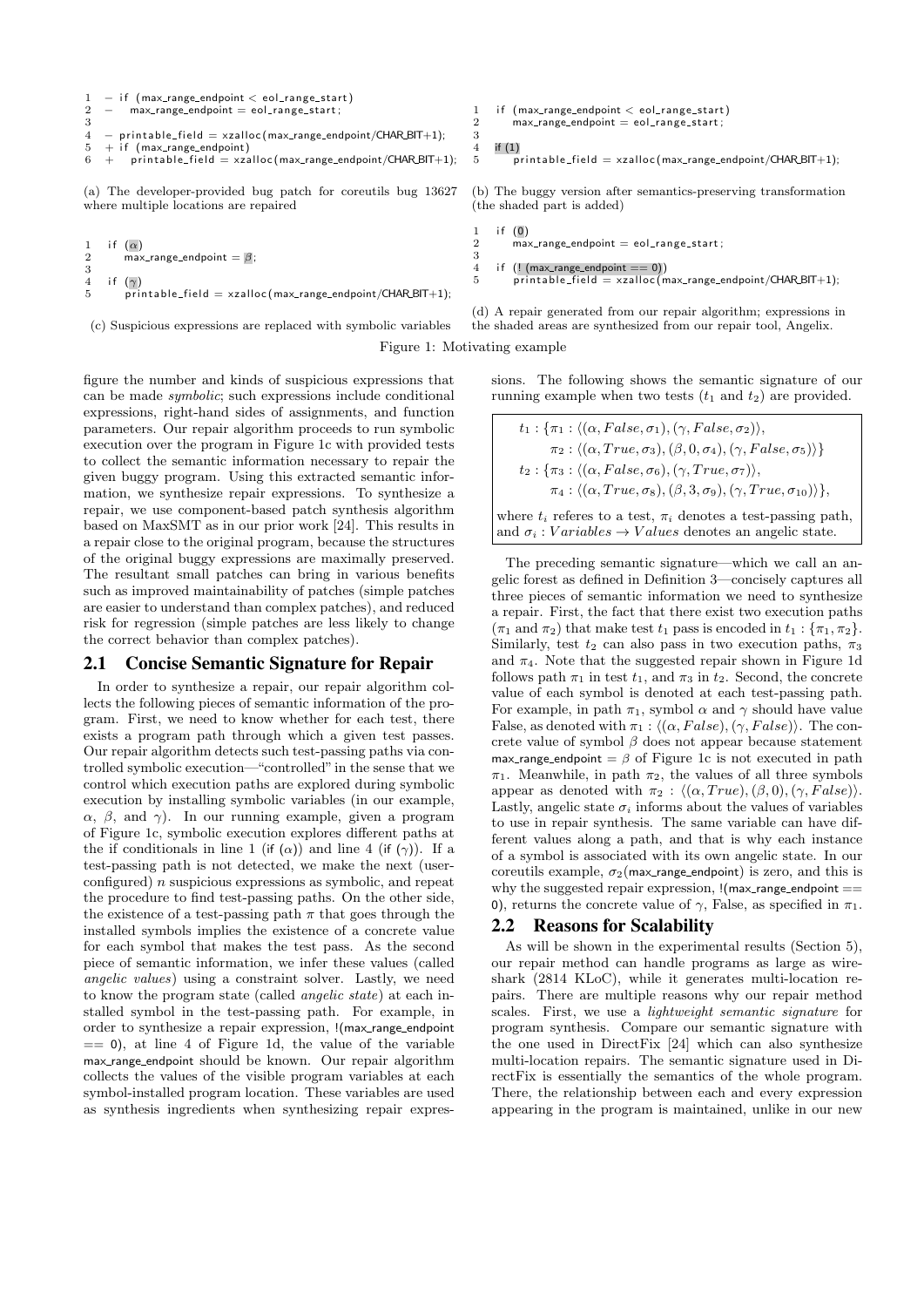semantic signature. As a result, the semantic signature of DirectFix becomes more lengthy and complex, as the size of the program increases. It it important to note that the semantic signature is the specification for repair synthesis in the sense that a synthesized repair should respect the provided semantic signature, as explained with our running example. Our lightweight semantic signature reduces the burden of the repair synthesizer, resulting in more efficient repair synthesis.

Second, our repair algorithm performs controlled symbolic execution with a few selected suspicious expressions, instead of usual symbolic input. Using this controlled symbolic execution, we explore only a restricted number of feasible execution paths involving only the selected few suspicious expressions. Also, we initially perform symbolic execution only with a subset of the provided test-suite to reduce the running time of symbolic execution. Only when some of remaining tests fail with the synthesized repair, we perform additional symbolic execution with these failing tests.

Lastly, our repair algorithm initiates repair synthesis only when there exists an angelic forest—the semantic signature for repair. The absence of an angelic forest for a chosen  $n$ suspicious locations implies that it is not possible to repair the bug by changing these  $n$  locations. Symbolic execution finds an angelic forest (or proves the absence of an angelic forest) efficiently by exploring only feasible execution paths. Our repair algorithm does not waste the resources to synthesize a repair if there is no angelic forest.

We note that each of these afore-listed techniques is the improvement or extension of earlier work by us and others. As already mentioned, our novel lightweight programsize-independent semantic signature is the improvement of the heavyweight semantic signature used in our prior work DirectFix [24]. We also mention that the controlled symbolic execution was first introduced in our prior work, Sem-Fix [26], although there a symbol is installed only at one location, and as a result, multi-location repair was not possible. Lastly, our repair strategy to ignore repair-wise infeasible suspicious locations has a similarity with Nopol [8] and SPR [23]. While detailed comparison will be provided in Section 8, Nopol and SPR currently cannot fix multilocation bugs. Furthermore, multi-location fix seems fundamentally difficult in Nopol and SPR, due to their weaker semantic signatures that do not capture the dependence between multiple program locations. The unique combination of our novel semantic signature with the existing techniques enables scalable multi-location bug fixing.

### 3 Background

We use techniques and tools for Partial Maximum Satisfiability Modulo Theories for our repair algorithm. First, Satisfiability Modulo Theories (SMT) is a problem of finding a satisfying assignment of a given a logical formula with respect to the provided background theories. Partial MaxSMT  $(pMaxSMT)$  for two sets of SMT clauses (soft and hard) is a problem of finding an assignment of the variables that satisfy all hard clauses and maximum possible number of the soft clauses.

To synthesize a patch, we use component-based repair synthesis algorithm (CBRS) [24] which is a generalization of component-based program synthesis [17] to program repair. In CBRS, a component is a variable, a constant or a term over components and operations defined in the given back-

ground theory; e.g., 1, x,  $(*_1 + *_2)$ , and  $(if *_1 then *_2 else *_3)$ where  $*_i$  refers to the input to a component. An expression is formed by connecting multiple components. For example, the diagram in Figure 2 shows that expression  $x > y$ is formed by connecting the following three components:  $(*_1 > *_2), x$ , and y. Each component c has one output  $c^{out}$ and one or more inputs  $c_i^{in}$ . We denote the number of inputs of a component c with  $NI(c)$ . To represent the connection between components, the input and output of components are associated with distinct variables called location variables. For example, input  $c_i^{in}$  is associated with its location variable  $lc_i^{in}$ , and output  $c^{out}$  with  $lc^{out}$ . Two components are considered connected if and only if the location variable of one component has the same value as the location variable of another component.

To make sure that a synthesized expression is well-formed, CBRS imposes a well-formedness constraint  $(\phi_{wpf})$  in which C denotes the set of all available components:

$$
\phi_{wpf} \stackrel{def}{=} \phi_{range} \land \phi_{cons} \land \phi_{acyc}
$$
\n
$$
\phi_{range} \stackrel{def}{=} \bigwedge_{c \in \{v\} \cup C} \left(0 \le lc^{out} < |C| \land \bigwedge_{k \in [1, NI(c)]} 0 \le lc^{in}_{k} < |C|\right)
$$
\n
$$
\phi_{cons} \stackrel{def}{=} \bigwedge_{(c,s) \in C \times C, c \ne s} lc^{out} \ne ls^{out}
$$
\n
$$
\phi_{acyc} \stackrel{def}{=} \bigwedge_{c \in C, k \in [1, NI(c)]} lc^{out} > lc^{in}
$$

where the range constraint  $(\phi_{range})$  places all components inputs and outputs within a legal range, the consistency constraint  $(\phi_{cons})$  ensures that the output of each component has a distinct location, and the acyclicity constraint  $(\phi_{acyc})$  prohibits cyclic connections. CBRS also imposes the semantics constraint for each component, and the connections constraint  $(\phi_{conn})$  that connects location variables with their corresponding components.

$$
\phi_{conn} \stackrel{def}{=} \bigwedge_{\substack{(c,s) \in C \times \{v\} \cup C \\ k \in [1..NI(s)]}} lc^{out} = ls^{in}_k \Rightarrow c^{out} = s^{in}_k
$$

Lastly, structural constraints capture the structure of the original buggy program. For example, the structural constaints for the expression  $x + y$  are the following:

$$
\phi_{struct} \stackrel{def}{=} l +_1^{in} = lx^{out} \wedge l +_2^{in} = ly^{out}
$$

To synthesize a patch for a buggy program using CBRS, the structural constraints are passed to a Partial MaxSMT solver as soft constraints and the rest of the constraints are passed as hard constraints. Then, the solver finds a new program that satisfies the synthesis specification and is syntactically closest to the original buggy program.

### 4 Methodology

Our repair methodology consists of the following 4 steps: (1) program transformation, (2) fault localization, (3) extracting a repair constraint, and (4) patch synthesis. In the first step, we perform semantics-preserving program transformation to expand the defect class our repair algorithm can fix. For example, we showed in Section 2 that "if (1)" can be added before each unguarded statement. More generally, our repair framework is transparent to the addition of more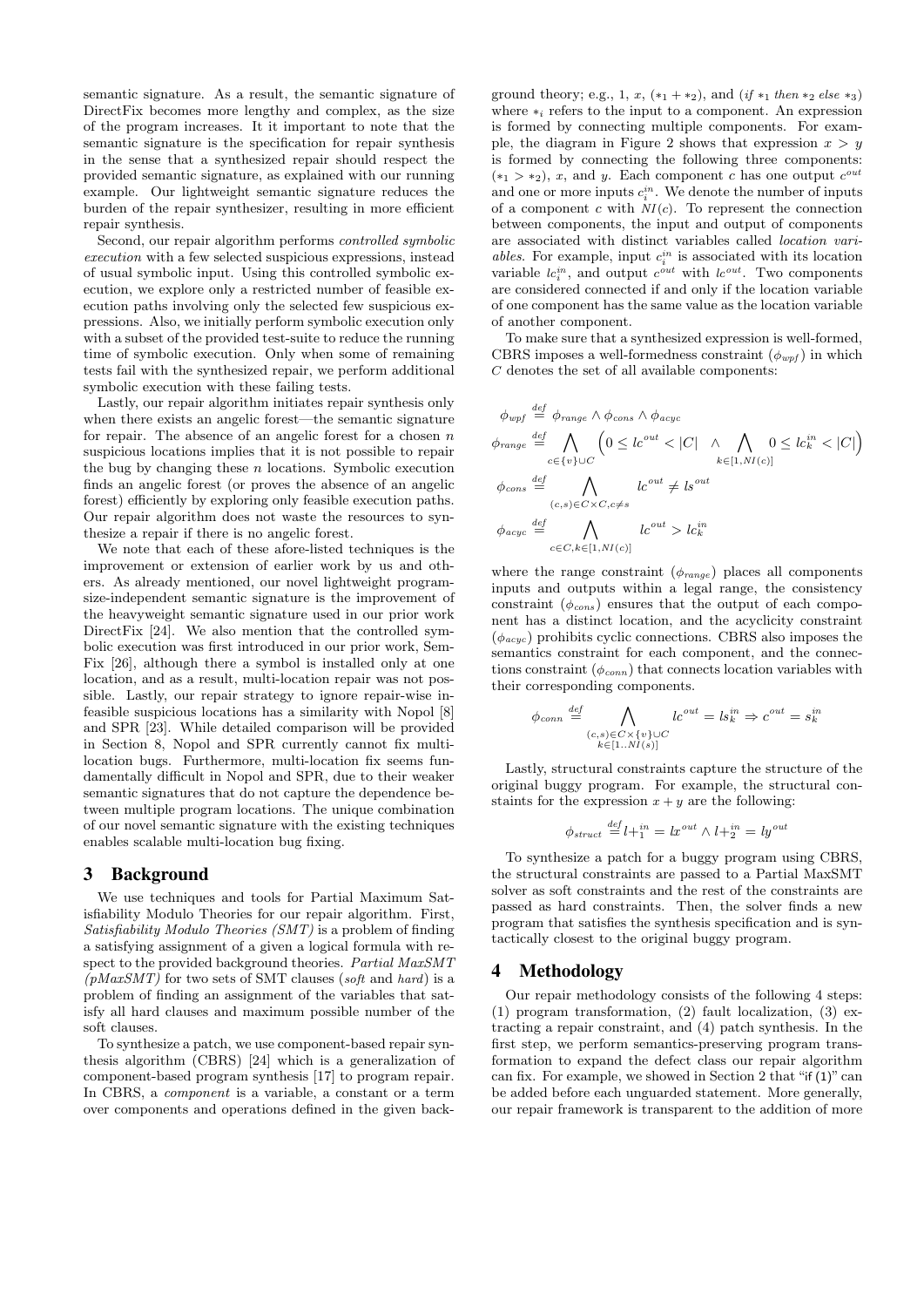semantics-preserving program transformation schemes. In the second step, we perform statistical fault localization. We use the Jaccard formula [7], considered most effective for automated program repair according to [32]. Since our repair algorithm modifies buggy expressions, we apply the Jaccard formula at the expression level, instead of at the statement level. The last two steps distinguish semantics-based repair methods from search-based repair methods such as GenProg and SPR. Semantics-based methods extract a repair constraint from the program under repair typically via symbolic execution. This repair constraint acts as a specification to guide program synthesis—so a patch satisfying the repair constraint can be synthesized.

The key novelty of our repair method is our new lightweight repair constraint that we call an angelic forest. The size of this angelic forest is independent of the size of the program under repair. This is the main reason why our new repair method can scale. Our angelic forest, despite its simplicity, contains enough semantic information to enable multilocation bug fix. In the following, we formally define our angelic forest (Definition 3) based on the definition of an angelic value (Definition 1) and an angelic path (Definition 2).

DEFINITION 1 (ANGELIC VALUE  $[6]$ ). Let P be a program, t be a failing test case, e be a program expression and  $e^{k}$  be its k-th appearance in the execution trace of t. Angelic value  $\alpha$  is such that replacing expressions  $e^k$  with  $\alpha$  during the execution of  $t$  in the trace makes  $P$  pass test  $t$ .

DEFINITION 2 (ANGELIC PATH). Let E be a set of program expressions of program P, and t be a test case for P. An angelic path  $\pi(t, E)$  is a set of triples  $(e^k, v, \sigma)$  where  $e^k$ is the k-th instance of an expression  $e \in E$  appearing in the execution trace of test t, v is an angelic value of  $e^k$ , and function,  $\sigma$  : Variables  $\rightarrow$  Values, represents angelic state at  $e^{k}$  which is a mapping from visible variables at the location of  $e^k$  to their values. For these triples  $(e^k, v, \sigma)$  in an angelic path  $\pi(t, E)$ , the following property holds: replacing all e <sup>k</sup> in an angelic path with their corresponding angelic values v makes  $(1)$  program P passes the test t and  $(2)$  visible variables x at the location of  $e^k$  have values  $\sigma(x)$ .

DEFINITION  $3$  (ANGELIC FOREST). Let E be a set of program expressions of program P, and t be a test case for P. Angelic forest  $A_t$  for test t is a collection of angelic paths  $\{\pi_1(t,E),\ldots,\pi_n(t,E)\}.$ 

### 4.1 Angelic Forest Extraction

We extract an angelic forest via *controlled* custom symbolic execution – "controlled" in the sense that instead of initiating symbolic execution with symbolic input, we install symbols at a few suspicious program locations—chosen based on a statistical fault localization result—to control the execution paths to be explored during symbolic execution. Algorithm 1 shows how we extract an angelic forest. Performing controlled symbolic execution produces a pair of a path condition pc and an actual output  $O<sub>a</sub>$  of the program (line 3). Given the expected output  $O_e$  available in the test, we find a model of  $pc \wedge O_a = O_e$  (i.e., model M in line 6) via a constraint solver. This model is used to extract an angelic path, and thereafter grow the angelic forest (line 7). Recall that an angelic forest is a set of angelic paths, each of which is a set of triples consisting of an instance of a suspicious expression  $e^k$ , its angelic value (the value  $e^k$  should return to

#### Algorithm 1 Angelic forest generation

**Input:** program  $P$ , test case  $(I, O_e)$ **Input:** a set of suspicious expressions  $E$ Output: angelic forest A 1: while there is an unexplored path  $\land \neg$ timeout do 2: // perform controlled symbolic execution 2: // perform controlled symbolic execution<br>3:  $(nc, O_a) \leftarrow \text{CONTROLLEDSYMEXE}(I, E)$ 3:  $(pc, O_a) \leftarrow \text{CONTROLLEDSYMEXE}(I, E)$ <br>4:  $R \leftarrow pc \wedge O_a = O_e$ 4:  $R \leftarrow pc \land O_a = O_e$ <br>5: if R is satisfiable t 5: if R is satisfiable then<br>6:  $M \leftarrow \text{GETMODE}(R)$ 6:  $M \leftarrow \text{GETMODE}(R) // via a constraint solver 7:$   $A \leftarrow A \cup \text{EXTRACTANGELICPATH}(M)$  $A \leftarrow A \cup \text{EXTRACTANGELICPATH}(M)$ 8: end if 9: end while 10: return A

#### Algorithm 2 Our custom symbolic execution

| <b>Input:</b> $e^k$ is a k-th instance of expression e<br><b>Input:</b> a set of suspicious expressions $E$<br><b>Input:</b> $\sigma_{sum}$ : Variables $\rightarrow$ Concrete Values $\cup$ Symbolic Values |
|--------------------------------------------------------------------------------------------------------------------------------------------------------------------------------------------------------------|
| <b>Output:</b> the concrete/symbolic value of expression $e^k$                                                                                                                                               |
| 1: function EVALUATEEXPR $(e^k, E, \sigma_{sym})$                                                                                                                                                            |
| if $e^k \in E$ then // if $e^k$ is suspicious<br>2:                                                                                                                                                          |
| 3:<br>for $x \in$ visible variables at the location of $e^{k}$ do                                                                                                                                            |
| 4:<br>ADDTOPATHCONDITION $(x\llbracket e^k \rrbracket == \sigma_{sum}(x))$                                                                                                                                   |
| 5:<br>end for                                                                                                                                                                                                |
| 6:<br>// install a symbol for $e^{k}$                                                                                                                                                                        |
| 7:<br><b>return</b> NEWSYMBOLICVARIABLE $(e^{k})$                                                                                                                                                            |
| 8:<br>else// if $e^k$ is not suspicious                                                                                                                                                                      |
| 9:<br>// Evaluate $e^k$ as usual                                                                                                                                                                             |
| 10:<br><b>return</b> EVALUATEEXPRCONVENTIONALLY $(e^k, \sigma_{sum})$                                                                                                                                        |
| 11:<br>end if                                                                                                                                                                                                |
| $12:$ end function                                                                                                                                                                                           |

pass the test), and angelic state  $\sigma$  at  $e^k$ , that is, a mapping from visible variables at the location of  $e^k$  to their values.

Since the conventional symbolic execution can neither install symbols for chosen suspicious expressions nor maintain the angelic states of suspicious expressions, we extend the conventional symbolic execution, as shown in Algorithm 2. In our custom symbolic execution, symbols are installed during symbolic execution by replacing the value of each instance of a suspicious expression with a fresh symbol (line 7). If a given  $e^k$  is not a suspicious expression, our custom symbolic execution evaluates  $e^k$  in the same way as in the conventional symbolic execution (line 10). In addition, we maintain the angelic states of suspicious expressions by augmenting the path condition (line 4). For each visible variable  $x$  at the location of  $e^k$  (the k-th instance of suspicious expression e), we extend the path condition with  $x \llbracket e^k \rrbracket = \sigma_{sym}(x)$ ,<br>where  $x \llbracket e^k \rrbracket$  represents the variable x in the context of  $e^k$ . where  $x[[e^k]]$  represents the variable x in the context of  $e^k$ ,<br>and  $\sigma$  (x) the concrete (symbolic value of x evaluated duri and  $\sigma_{sym}(x)$  the concrete/symbolic value of x evaluated during symbolic execution. Solving the resultant augmented path conditions via a constraint solver produces an angelic forest. We implement our custom symbolic execution on top of KLEE [4].

## 4.2 Patch Synthesis

Once an angelic forest is obtained, we feed it to our repair synthesizer as a synthesis specification. More specifically, a synthesized repair, when executed, follows one of the angelic paths for each test, thereby all tests pass. In these angelic paths, each repaired expression returns its corresponding angelic value specified in the corresponding angelic path.

Our repair synthesizer is an implementation of componentbased repair synthesis (CBRS) described in Section 3. CBRS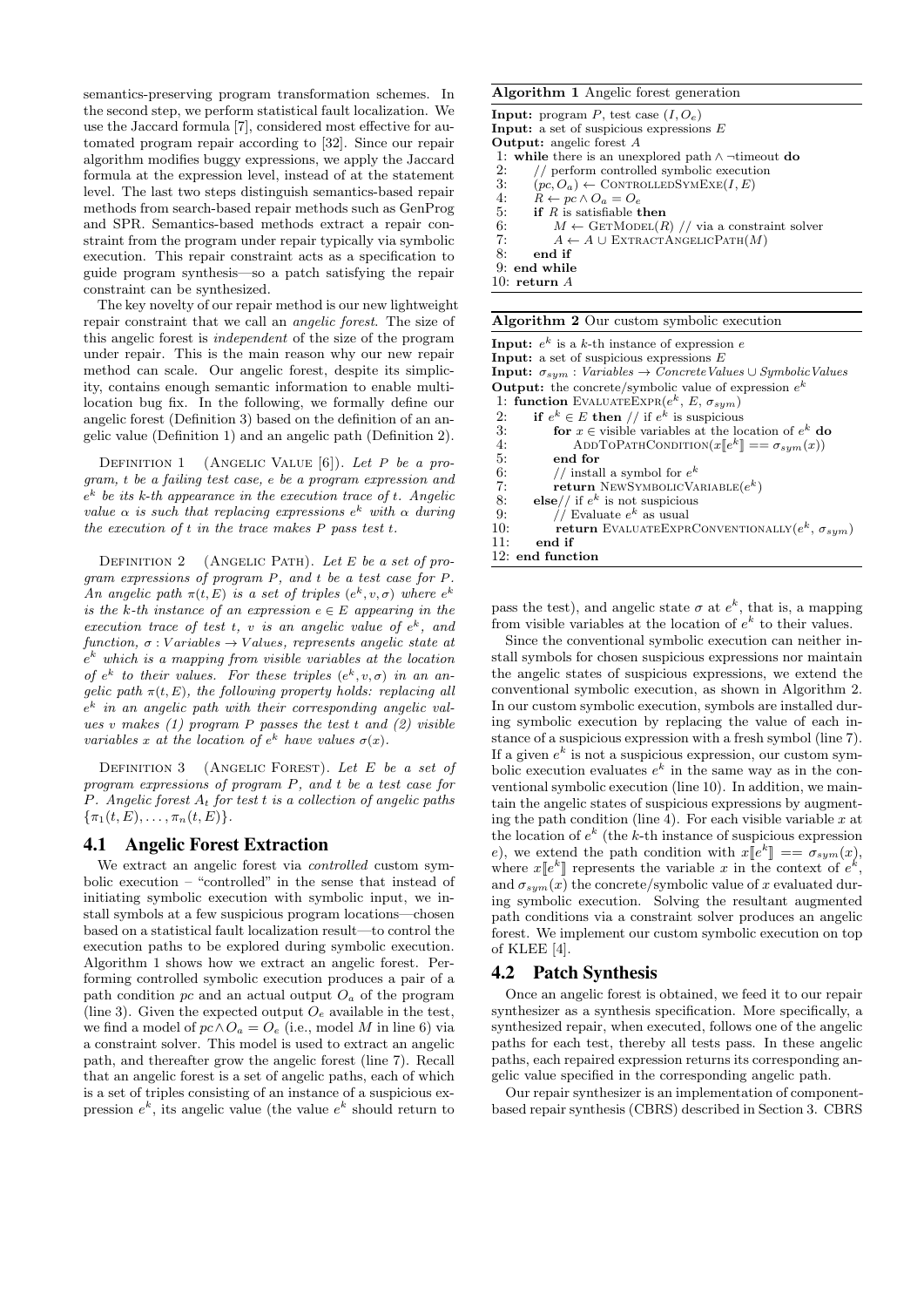

Figure 2: The circuit diagram on the left represents expression  $x > y$  which satisfies the specification shown on the right as a table. Unconnected components are ignored.

Table 1: The example of an angelic forest

| Path | $\boldsymbol{k}$ | $x\llbracket e^k \rrbracket$ | $y\llbracket e^k \rrbracket$ | Angelic |
|------|------------------|------------------------------|------------------------------|---------|
|      |                  |                              |                              | True    |
|      |                  |                              | ٠,                           | False   |
|      |                  |                              | ٠,                           | False   |

views a program as a circuit of primitive components such as variables and operators. For example, the circuit diagram of Figure 2 shows the circuit for a program expression  $x > y$ . The boxes and lines represent components and connections, respectively. The goal of CBRS, given an original buggy program, components, and a specification of the program to be synthesized, is to search for connections between components that (1) satisfy the given specification and (2) minimally differ from the connections of the original buggy program. As an example, consider a buggy expression  $x \geq y$ . The table of Figure 2 shows the desired specification for the expression, and CBRS modifies the connection of the variables x and y from the component ' $\geq$ ' to the component ' $>$ ', because  $x > y$  satisfies the given specification.

The specification of CBRS is provided in the form of an angelic forest extracted by Algorithm 1. Table 1 shows an example of an angelic forest. For simplicity, only one expression e is considered suspicious in this example (the extension to multiple expressions is straightforward). The first two columns of the table show a path ID and the instance ID of e, respectively. In this example, Path 1 executes expression  $e$  twice (that is,  $k$  is either 1 or 2), while Path 2 executes  $e$ only once. The angelic forest includes two visible program variables,  $x$  and  $y$ , as the program state at the suspicious location. The values of these variables are shown in the  $x[e^k]$ <br>and  $u[e^k]$  columns. Notation  $x[e^k]$  represents the variable and  $y[[e^k]]$  columns. Notation  $x[[e^k]]$  represents the variable  $x$ <br>in the context of  $e^k$ , the k th instance of e. The last column in the context of  $e^k$ , the k-th instance of e. The last column, Angelic, shows the angelic value of  $e^k$ .

CBRS performs the search for connections using a constraint solver. Given our example angelic forest, we generate the following constraint:

$$
\left(x[e^1] = 2 \land y[e^1] = 1 \land e^1 = True \land
$$

$$
x[e^2] = 2 \land y[e^2] = 2 \land e^2 = False\right)
$$

$$
\lor \left(x[e^1] = 1 \land y[e^1] = 2 \land e^1 = False\right)
$$

More generally, we generate the following constraint, given an angelic forest  $\{\pi_i(t, E)\}\$  (recall that each angelic path  $\pi_i(t, E)$  in an angelic forest is a set of triples  $(e^k, v, \sigma)$ :

$$
\bigvee_{\pi_i(t,E)} \bigwedge_{(e^k,v,\sigma)} \left( \left( \bigwedge_{x \in dom(\sigma)} x[\![e^k]\!] = \sigma(x) \right) \wedge e^k = v \right),
$$

where v is the angelic value of  $e^k$ , and  $dom(\sigma)$  refers to the domain of  $\sigma$ , the mapping from the visible variables at the location of  $e^k$  to their values.

There can be multiple patches satisfying a given repair constraint. In such cases, CBRS finds a patch requiring minimal changes by using MaxSMT solver. The ability to maximally preserve the original source code is important for two reasons. First, our hypothesis is that such a minimal patch would be preferred by developers. Minimal patches are easier to validate and they are less likely to change the correct behavior of the original program than more complex patches as demonstrated in [24]. Second, when synthesizing a repair for multiple suspicious expression, MaxSMT-based repair serves as fault localization, that is the repair algorithm simultaneously identifies which expressions to modify and how to modify them. Without this property, synthesizer would always modify all the suspicious expressions making milti-location repair not practical due to the complexity of patches. As will be shown in Section 5, this way of synthesis provides higher-quality repairs than SPR.

#### 4.3 Optimization

To control the number of symbolic execution sessions, we use the following iterative approach. First, we start from a small subset of the test suite that provides the highest coverage of the suspicious locations. Then, we infer angelic forest for this reduced test suite and synthesize a patch. If the generated patch causes a regression in the whole test suite, we add the counter-example test to the test suite. We repeat these steps until all test cases become passing. Regarding running time, there is one more advantage of semanticsbased methods. Contrasting to search-based methods where the software under repair is rebuilt and retested frequently due to a high number of repair trails, our semantics-based method finds a repair in one or a small number of trials, and the cost for rebuilding and retesting is significantly smaller.

Because of type coercion and the absence of a separate boolean type in C programming language, it is difficult to distinguish between types of program expressions. On the other side, knowing precise types increases the probability of synthesizing correct repair as well improves the synthesis performance. For this reason, we analyze the usage of suspicious expression and visible variables to collect type constraints. Then, these type constraints are used to infer more precise types for program expressions and variables. As an example, we assign a boolean type to the expressions used as if conditions.

#### 4.4 Soundness and Completeness

While the size of an angelic forest independent of the size of the program, it also under-approximates the fix space that is, it cannot capture whole (possibly infinite) set of values for the suspicious expressions that make the test pass. Our repair method based on an angelic forest is sound in the sense that the repair obtained by our repair method indeed passes all the provided tests. However, our repair method is incomplete in the sense that it may not produce some repairs, due to the under-approximation of angelic values used in an angelic forest, that can otherwise be synthesized.

# 5 Experimental Results

We evaluate our repair method to answer the following two research questions.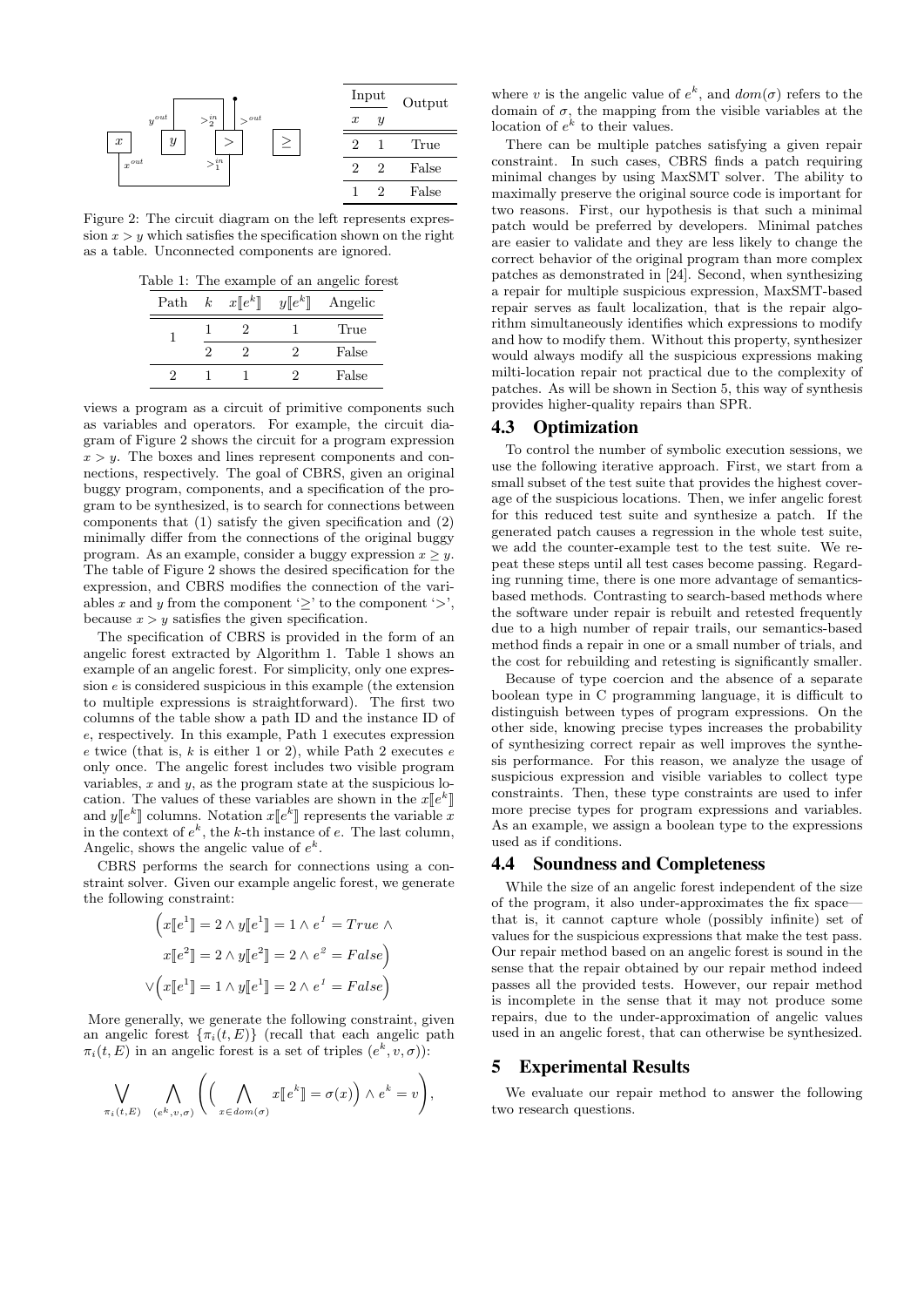RQ1. Can our repair method generate repairs from largescale real-world software?

RQ2. Can our repair method fix multi-location bugs?

# 5.1 Experimental Subjects

The first 4 columns of Table 2 show our subject programs, the size of each program in LoC, and the number of tests and buggy versions of each subject (in the Tests and Versions columns, respectively). Our subjects are taken from the GenProg ICSE2012 benchmark [13]. These subjects have been also used in the literature to evaluate other repair tools such as GenProg [14] and SPR [23]. In particular, wireshark and php are among the largest subjects in the benchmark. We use these large subjects to evaluate the scalability of our repair method. We omit three subjects of the benchmark (python, lighttpd, and fbc) because we could not run these subjects on KLEE [4]. KLEE currently cannot support all library functions. Note that this limitation of KLEE is orthogonal to our repair approach.

We use the same subjects to evaluate our second research question, i.e., multi-location repairability. Furthermore, in addition to these subjects in the GenProg benchmark, we add 3 multi-location bugs extracted from CoREBench [3] to our subject list. The reason we added multi-location bugs additionally is that the GenProg benchmark does not have many multi-location bugs in the fix space of our tool. We describe the defect class of our repair tool in Section 5.4.

# 5.2 Tests and the Correctness of Patches

The "Tests" column of Table 2 shows the number of tests of each subject in the GenProg benchmark. We rectified the original test scripts delivered in the GenProg benchmark to address the problems pointed out in [33] such as the weak proxy problem. Meanwhile, each coreutils version available in CoREBench contains a failing test that can reproduce the defect. We use these failing tests and the existing tests available in the subject. All the repairs generated from our tool are manually inspected for its correctness. We consider a repair correct only if the generated patch is functionally equivalent to the developer-provided patch.

## 5.3 Experimental Configurations

Our repair tool allows to control the following parameters of our repair algorithm — the maximum number of suspicious locations that can be repaired at the same time, the kinds of suspicious expressions, and the kinds of (semanticspreserving) program transformation.

First, for the maximum number of suspicious locations, we used the value between 1 and 10 (inclusive). Second, for the kinds of suspicious expressions, we used the following three levels. A higher level is more inclusive. At the lowest level, we allow only conditional expressions to be considered suspicious. At the next level, we also consider the right-hand side expressions of assignment statements. At the highest level, we also consider function parameters. At all levels, only sideeffect/function-call free expressions are considered. Lastly, for the semantics-preserving program transformation, we allow to add "if (1)" before each unguarded statement. We also allow to add "if (0) break;" at the end of a loop body to be able to produce a repair requiring to break a loop. We provided our tool with the names of buggy source code files (which are known through developer-provided fixes), as in the previous studies [14, 23, 40]. All our experiments were performed on Intel Xeon E5-2660 2.20GHz CPU with Ubuntu 14.04 64-bit

operating system. We used 12 hours as the timeout of each repair session.

# 5.4 Defect Class

As pointed out in [25], defining defect classes supported by a repair algorithm helps evaluate the efficacy of a repair algorithm (how effectively bugs in the target defect class can be repaired), and compare multiple repair algorithms one another (which repair algorithm generates repairs more effectively for the target defect class). The defect class of our repair algorithm can easily be defined in terms of the fix that can be synthesized. Our repair tool can synthesize sideeffect/function-call free expressions that can be composed of boolean/arithmetic/relational operators, variables available, and constants. Also, by using semantics-preserving program transformation (i.e., adding if (1) before unguarded statements), fixes requiring statement deletion is effectively included in our defect class, as shown with the motivating example in Section 2. However, our repair tool currently cannot add a new statement/variable. The "W/I Our Defect Class" column of Table 2 shows the number of defects of each subject that are in our defect class. We manually inspected each developer-provided fix to check whether the corresponding defect is in our defect class or not. Although there can be other possible fixes different from a developerprovided fix, it is infeasible to consider all unknown possible fixes. Thus, we additionally only inspected fixes from other repair tools (SPR, GenProg, and AE [40]) and ours. The number of defects within our defect class is less than the number of buggy versions (shown in the "Versions" column), because some bug fixes in the benchmark require adding new statements/variables.

# 5.5 Results from the GenProg Benchmark

Table 2 shows our results from the GenProg benchmark. The first five columns are already explained earlier, and self-explanatory. We only mention that subjects of the table are sorted by their sizes. The "Fixed Defects" column shows the number of fixed defects by our tool, Angelix, and other tools—SPR, GenProg, and AE. Similarly, the "Equiv. to Developer Fixes" column shows the number of fixes functionally-equivalent to the developer-provided fixes out of the fixed defects. The results from other tools (SPR, GenProg and AE) are taken from [23]. Lastly, "Time" column shows the average running time of our tool for each subject, when repairs were found. The running time of the other tools are available in their respective papers [14, 23, 40], although each tool is experimented on a different type of machine.

In all subjects with different sizes between 77 KLoC and 28214 KLoC, our tool successfully generated repairs for some defects. Our tool generated repairs for most defects in our defect class (28 out of 32), and more than third of these repairs (10 out of 28) are functionally equivalent to developerprovided repairs. Three defects in our defect class were not fixed due to imprecise statistical fault localization (e.g., buggy initialization of a global variable was not ranked high). One remaining defect requires modifying a string value (a character sequence) in a way that cannot be handled by our current solver (the length of the string should change in a fix). As shown in the Time column, the average running time of our repair tool is about half an hour, when a repair is found.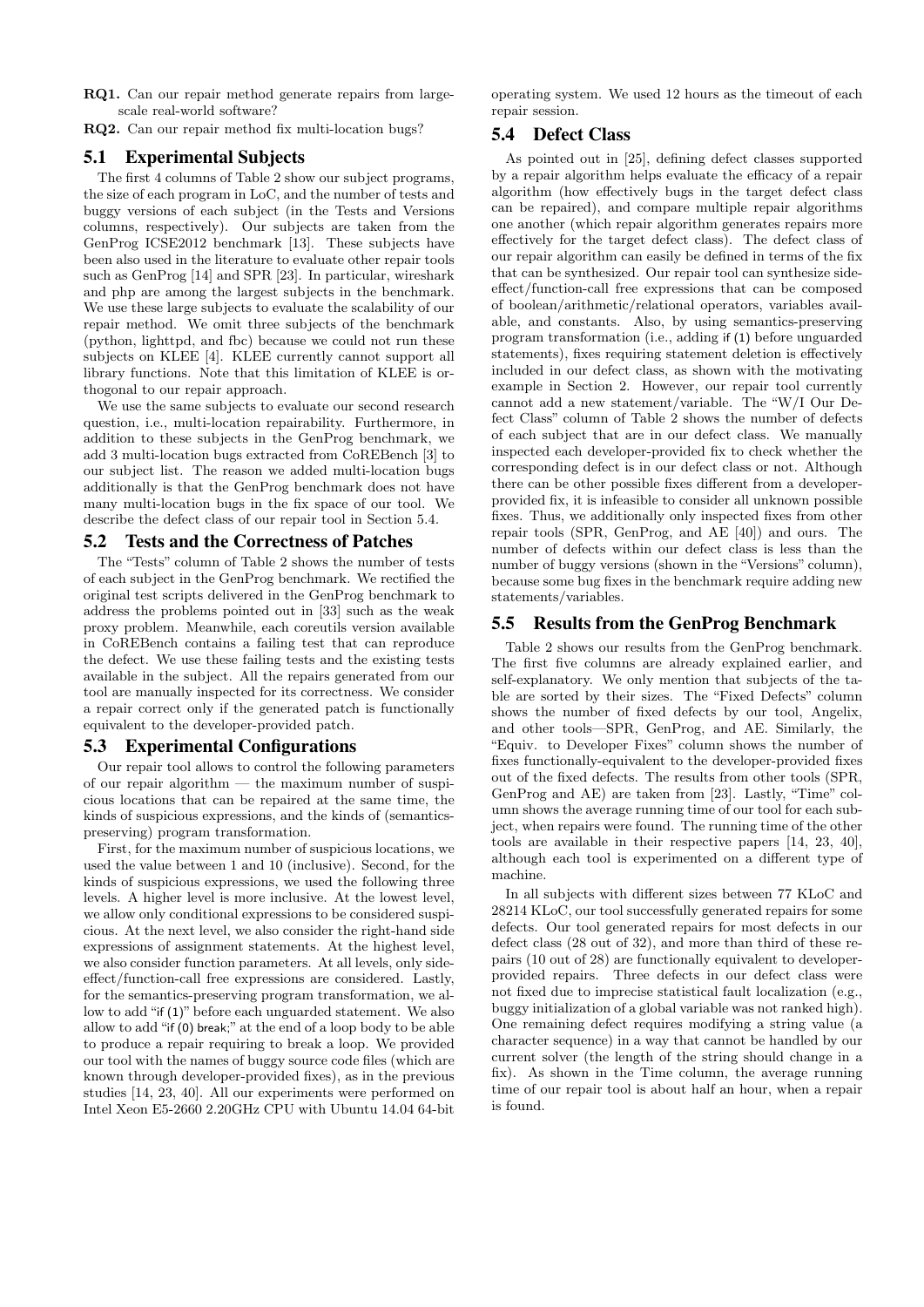Table 2: Experimental results

| Subject   | $_{\mathrm{LoC}}$ | Tests |                | Versions       |                | W/I Our |            | <b>Fixed Defects</b> |                             |          | Equiv. to Developer Fixes |                             |       |  | Time |
|-----------|-------------------|-------|----------------|----------------|----------------|---------|------------|----------------------|-----------------------------|----------|---------------------------|-----------------------------|-------|--|------|
|           |                   |       |                | Defect Class   | Angelix        | SPR     | GenProg AE |                      |                             |          | Angelix SPR GenProg AE    |                             | (min) |  |      |
| wireshark | 2814K             | 63    |                | 4              | 4              | 4       |            | 4                    | $\Omega$                    | $\theta$ | $\overline{0}$            | $\theta$                    | 23    |  |      |
| php       | 1046K             | 8471  | 44             | 12             | 10             | 18      | 5          | $\overline{7}$       | 4                           | 8        |                           | $\overline{2}$              | 62    |  |      |
| gzip      | 491K              | 12    | 5              | $\overline{2}$ | $\overline{2}$ | 2       |            | $\overline{2}$       |                             |          | $\overline{0}$            | $\Omega$                    | 4     |  |      |
| gmp       | 145K              | 146   | $\mathfrak{D}$ | $\mathcal{D}$  | $\overline{2}$ | 2       |            |                      | $\mathcal{D}_{\mathcal{L}}$ |          | $\overline{0}$            | $\Omega$                    | 14    |  |      |
| libtiff   | 77K               | 78    | 24             | 12             | 10             | 5       | 3          | 5                    | 3                           |          | $\Omega$                  | $\Omega$                    | 14    |  |      |
| Overall   |                   |       | 82             | 32             | 28             | 31      | 11         | 19                   | 10                          | 11       |                           | $\mathcal{D}_{\mathcal{L}}$ | 32    |  |      |

Table 3: The number of defects exclusively repaired by each repair tool across the subjects

| Subject   |   | Angelix SPR GenProg | АE |
|-----------|---|---------------------|----|
| wireshark |   |                     |    |
| php       |   |                     |    |
| gzip      |   |                     |    |
| gmp       |   |                     |    |
| libtiff   | 5 |                     |    |
| Overall   |   |                     |    |

Angelix, an implementation of our new semantics-based repair algorithm, successfully generates repairs from 5 real-world software as large as 77–28214 KLoC in 32 minutes on average. This result shows that a semantics-based repair can scale.

Angelix fixed 2 multi-location bugs of the GenProg benchmark. We show these results along with the results from the multi-location bugs of coreutils in Section 5.6.

### *5.5.1 Comparison with Other Repair Tools*

Repairability. When compared with the state-of-the-art repair tool, SPR, our tool shows higher repairability (more defects are repaired in our tool) in libtiff (10 vs 5), and lower repairability in php (10 vs 18). In the remaining 3 subjects, both tools shows the same repairability. This varying repairability across the subjects is related to the different defect classes of Angelix and SPR. For example, the defect class of SPR contains inserting a function call such as memset, and 5 php defects are included in this defect class. Meanwhile, Angelix can fix multiple buggy locations, and two libtiff multi-location defects are exclusively fixed by our tool. More generally, Table 3 shows the number of defects exclusively repaired by each repair tool across the subjects. Our tool produced the most number of unique repairs, as compared to SPR, GenProg and AE.

Repair Quality. We also qualitatively compare the repairs from Angelix and SPR. Figure 3 shows a buggy location of libtiff-d13be72c-ccadf48a in (a), the repair generated by our tool in (b), and the repair generated by SPR in (c). The difference between the original code and each repair is shaded. The SPR repair looks problematic, because it simply deletes functionality by disabling the block of code 1 if  $(td$ ->td\_nstrips > 1<br>2  $\frac{8}{4}$  td->td compress

2 A& td−>td-normer Sextemplession == COMPRESSION.<br>2 8 && td−>td stripbytecount [0] != td->td stri

&& td->td\_stripbytecount [0] != td->td\_stripbytecount [1])

(a) The buggy location of libtiff-d13be72c-ccadf48a

1 if  $(td$  $\rightarrow$ td\_nstrips > 2

2 && td->td\_compression == COMPRESSION\_NONE<br>3 && td->td\_stripbytecount [0] != td->td\_stri

3 && td−>td stripbytecount [ 0 ] != td−>td stripbytecount [ 1 ] ) (b) The repair generated by our tool, Angelix

1 if  $(td \rightarrow td_{\text{in}}) > 1$ <br>2  $\& t d \rightarrow \text{rd}$  compress

2  $\& \text{td}\rightarrow \text{td}$  compression == COMPRESSION.NONE<br>3  $\& \text{td}\rightarrow \text{td}$  \_stripbytecount [0] != td->td\_stri

3 && td−>td stripbytecount [ 0 ] != td−>td stripbytecount [ 1 ]  $4 \&\&\!(1)$ 

(c) The repair generated by SPR

Figure 3: Comparison between repairs from Angelix and SPR

Table 4: The number of functionality-deleting repairs

| Subject   | Angelix |          | SPR.   |                |          |      |
|-----------|---------|----------|--------|----------------|----------|------|
|           | Fixes   | Del      | Per    | Fixes          | Del      | Per  |
| wireshark | 4       | 1        | 25\%   | 4              | 1        | 25\% |
| php       | 10      | 3        | $30\%$ | 18             | 7        | 39%  |
| gzip      | 2       | $\Omega$ | $0\%$  | $\overline{2}$ | 1        | 50%  |
| gmp       | 2       | $\Omega$ | 0%     | $\overline{2}$ | $\Omega$ | 0%   |
| libtiff   | 10      | 2        | 20%    | 5              | 4        | 80%  |
| Overall   | 28      | 6        | 21%    | 31             | 13       | 42\% |

in the then branch. Indeed, this patch is not functionally equivalent to the developer-provided patch. Still, such an overfitting repair [38] (an incorrect repair that merely passes the provided tests) can be helpful in debugging, because the user can at least see that the (incorrectly) repaired if conditional may be buggy. However, compare this SPR repair to the repair generated by our tool shown in Figure 3b. Our repair spots the buggy location more precisely down to "td-  $>$ td\_nstrips  $> 1$ ". This is because our repair tool generates a repair that is close to the original buggy expression by using a MaxSMT solver. As a result, a problematic buggy location can be pinned down more precisely. In fact, our repair is identical with the developer-provided repair in this case.

Incorrect repairs that merely delete functionality are common in SPR repairs. Table 4 compares the number of repairs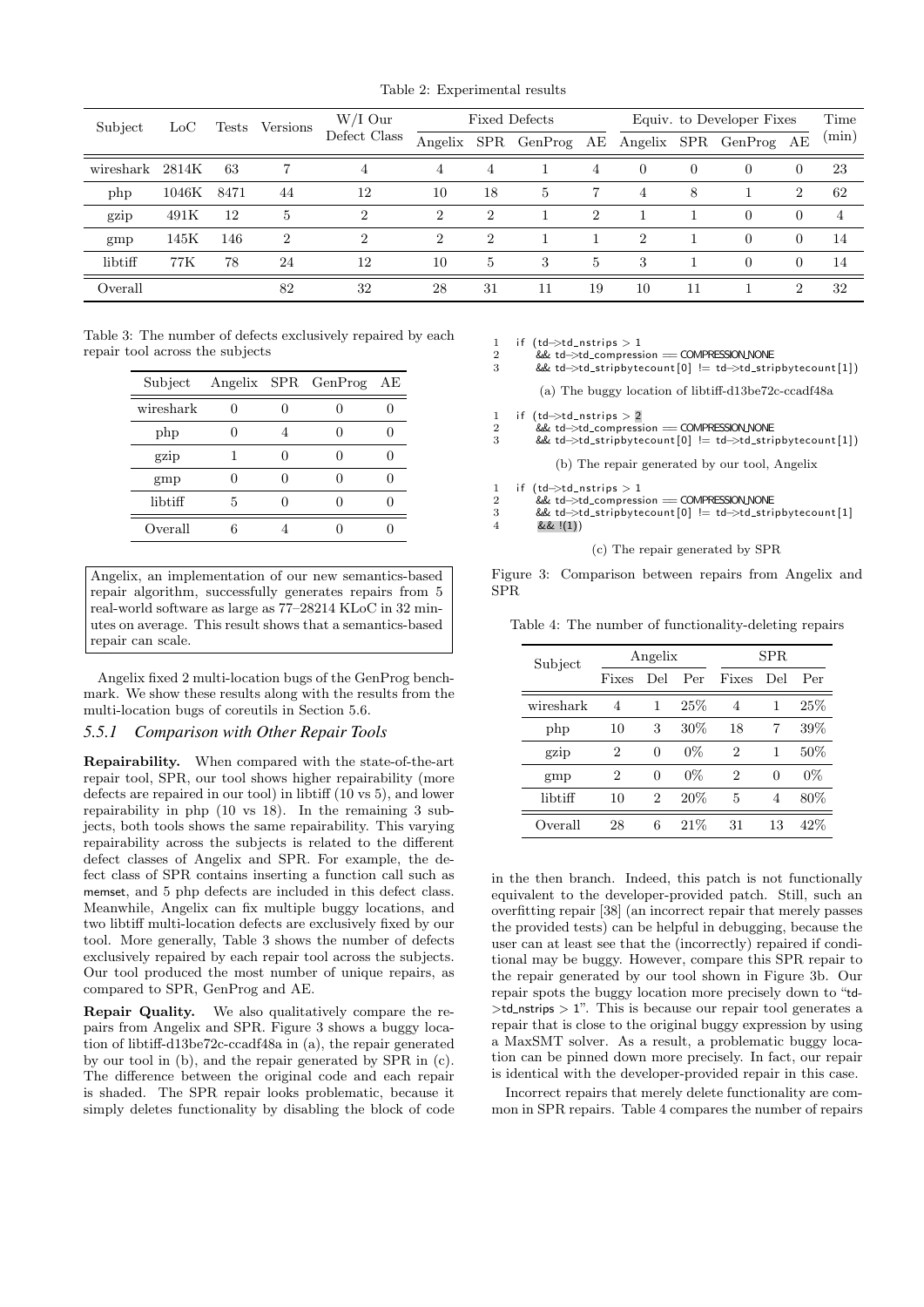Table 5: Experimental results for multi-location defects.

| Defect                      | Fixed<br>Expressions |
|-----------------------------|----------------------|
| libtiff-4a24508-cc79c2b     | 2                    |
| libtiff-829d8c4-036d7bb     | 2                    |
| coreutils-00743a1f-ec48bead | 3                    |
| coreutils-1dd8a331-d461bfd2 | 2                    |
| coreutils-c5ccf29b-a04ddb8d |                      |

that delete functionality between our tool and SPR. In each tool (the "Angelix" and "SPR" column, respectively), we list the number of fixes generated in each tool (the Fixes column), the number of functionality-deleting fixes (the Del column), and the percentage of functionality-deleting fixes out of generated fixes (the Per column). In five subjects used in our experiments, 42% of SPR-generated repairs delete functionality, and in the libtiff subject, the percentage goes up to 80%. Even if the three omitted subjects (python, lighttpd, and fbc) are also considered, the percentage of functionality deleting repairs stays even at a high rate of 45%. Gen-Prog and AE also often generate functionality-deleting repairs, as reported in [33]. In comparison, Angelix generates functionality-deleting repairs less frequently (21%).

Angelix is not only scalable but also less frequently generates functionality-deleting repairs than the existing tools such as SPR and GenProg.

### 5.6 Results from Multi-Location Bugs

Table 5 shows the experimental results for multi-location defects of the GenProg benchmark and coreutils. The "Fixed Expressions" column shows the number of expressions fixed by our tool. Angelix produced a repair functionally equivalent to the developer-provided one for coreutils-00743a1fec48bead. Meanwhile, in coreutils-1dd8a331-d461bfd2, while two conditional expressions are repaired in a functionally similar way to the developer patches, the output message is not corrected in our repair, because this message is not part of the the oracle in the tests used for repair. In coreutilsc5ccf29b-a04ddb8d, the developer-provided repair uses function calls that are not used in our repair.

We note that the number of defects covered by our multilocation defect class is limited at least in the two benchmarks we investigated (the GenProg benchmark and CoREBench). Many developer-provided fixes for multi-line defects involve adding new variables, statements, and functions. We believe that the research in automatic patching should be developed into such more sophisticated patches, and our multi-location defect class is on the pathway toward such a direction. To the best of our knowledge, only our repair tool can currently generate (non-functionality-deleting) fixes for multi-location bugs in large-scale real-world software.

### 6 Experience with the Heartbleed Bug

We applied our repair tool to a buggy version of OpenSSL (OpenSSL-1.0.1-beta1) that has the infamous Heartbleed bug. Heartbleed is considered one of the most dangerous in the annals of security vulnerabilities, because attackers can

```
1 if (hbtype = TLS1_HB_REQUEST) {
 2 . . .
 3 memcpy (bp, pl, payload);
 \frac{4}{5}5 }
      (a) The buggy part of the Heartbleed-vulnerable OpenSSL
 1 if (hbtype == TLS1LHB_REQUEST
 2 && payload + 18 < s->s3->rrec.length) {
3 /∗ receive r side : r e pli e s with TLS1 HB RESPONSE ∗/
 4 }
                   (b) A fix generated by our tool, Angelix
 1 if (1 + 2 + payload + 16 > s->s3->rrec.length)
           return 0;
 \begin{array}{c} 3 \\ 4 \end{array}4 if (hbtype = TLS1 HB REQUEST) {<br>5 /* receiver side: replies wit
          /* receiver side: replies with TLS1HB_RESPONSE */
 \frac{6}{7}else if (hbtype = TLS1 HB RESPONSE) {
 8 / /* sender side */
\begin{matrix} 9 & 3 \\ 10 & r \end{matrix}return 0:
                       (c) The developer-provided repair
```
Figure 4: The Heartbleed bug and their fixes

exploit Heartbleed to steal important confidential data, including login cookies, passwords, and private cryptographic keys, without leaving a trace from numerous servers depending on OpenSSL to run their services. We report that we could automatically fix the Heartbleed bug using our repair tool. To the best of our knowledge, this is the first work that reports the automated repair on Heartbleed.

The Heartbleed bug is an instance of a buffer over-read (CWE-126), one of common weakness of  $C/C++$  programs. Exploiting this weakness, attackers can read beyond the region of a buffer that is originally intended by the programmers. Figure 4a shows where this weakness exists in the Heartbleed-vulnerable OpenSSL. The main culprit is memcpy(bp, pl, payload) (line 3) where attackers can assign payload (the third parameter of memcpy that sets the number of bytes to copy from the target memory region) a larger value than the size of buffer pl, the target memory region. The programmer of OpenSSL made a (common) mistake of not putting a bounds check before this problematic memcpy.

We applied Angelix to OpenSSL for repairing the Heartbleed bug. We obtained tests from [2], and added four more tests to cover missing corner cases. Figure 4b shows the fix generated by our tool in the shaded area. With this fix, memcpy cannot be invoked if payload is larger than is allowed by the TLS/DTLS network protocol (the buggy code of OpenSSL is the implementation of these protocols). Our repair synthesizer could compose this repair with payload and s->s3->rrec.length, both of which are in the scope at the fixed if conditional (they appear in the other parts of the buggy function). In comparison, the developer-provided repair is shown in the shaded area of Figure 4c. In both repairs, the failure of the bounds check, which is performed by the added conditional, makes the receiver simply return zero, instead of replying with a response packet. Based on our experience with Heartbleed, we make the following assessment.

Automated repair techniques, such as Angelix, are powerful enough to fix some of well-known and serious software vulnerabilities like Heartbleed.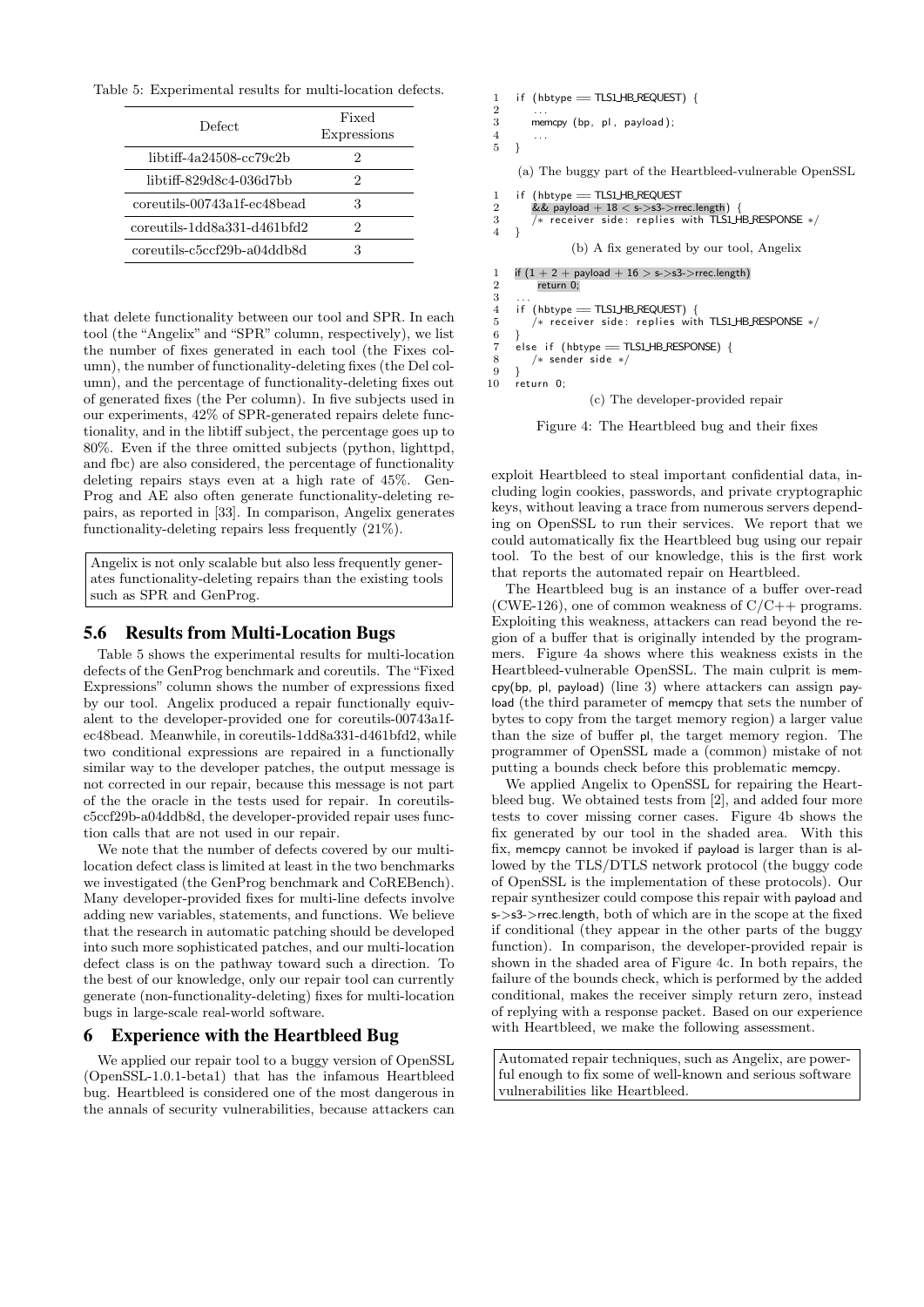# 7 Threats to Validity

Since we used for our experiments the subject programs in the existing benchmark previously used to evaluate Gen-Prog, AE, and SPR, the validity of our experimental results are limited in the same way as for the results of the other tools obtained using the same benchmark. That is, our results may not generalize to other subjects, although our repair tool successfully generated repairs for a small number of defects of Coreutils and OpenSSL. However, we note that the GenProg benchmark we used for our experiments is one of the most extensive one available in the literature (the Many-Bugs benchmark [15] has also been released very recently as an extension of the GenProg benchmark). Meanwhile, our results can be affected by the configuration of our tool (e.g., the maximum number of suspicious locations). However, given the pervasiveness of cloud computing environments such as Amazon EC2, this threat related to tool configuration does not seem as severe as traditionally believed, since our tool can be run in parallel in the cloud, with each node being assigned a different tool configuration.

# 8 Related Work

GenProg [14] performs search based repair through genetic programming algorithm. It is the first general-purpose program repair tool that showed the defects of large-scale real-world software can be automatically fixed. Subsequently, RSRepair [31] and AE [40] replace the genetic programming algorithm of GenProg with random search and adaptive repair search strategies, respectively. While these repair methods scale well, a recent study [33] revealed that the quality of the repairs generated from these tools are quite poor—the majority of these repairs simply delete functionality. While PAR [21], another search-based repair tool, uses human patch templates to improve the repair quality, and validates its improved repair quality through a user study. However, as argued by [25], the results of the user study on PAR in fact only shows that PAR repairs more resemble human patches than GenProg repairs (because repairs are generated through human patch templates). The latest search-based repair tool, SPR [23], more often generates repairs that are functionally equivalent to developer-provided repairs than its preceding search-based repair tools, by taking into account the (partial) semantics of conditionals, that is, the branches that should be taken to pass the tests. However, we found that SPR still generates many functionalitydeleting repairs, because it often generates trivial branch conditions such as if (... && !(1)). As reported earlier, about half of the reported SPR repairs  $(45%)$  delete functionality.

Meanwhile, semantics based repair methodology has shown its promise in its high quality of repairs. The first approach towards semantics based program repair was Sem-Fix [26] where a combination of symbolic analysis and constraint solving was proposed to produce one line fixes. DirectFix [24] used a MaxSMT solver to synthesize minimal changes to the program which make the program pass all tests. DirectFix removed the one-line-fix restriction of Sem-Fix, and yet gave an approach which is substantially less scalable than SemFix. Our new repair tool addresses this scalability problem, while retaining the ability to produce multi-line fixes. While the key enabler for scalability is our novel repair constraint representation (i.e, angelic forest), we also capitalize on the techniques successfully used in our previous work SemFix [26], such as controlled symbolic execution. This makes the Angelix repair tool very scalable, while generating high quality multi-line repairs.

Nopol [8] uses an angelic value to synthesize a repair, similar to Angelix. However, the expressiveness of our angelic forest is substantially larger than the one of an angelic value. Consequently, Angelix can repair more bugs than Nopol. For example, Nopol cannot repair if-conditionals whose fix should take different directions at different times during execution, because a single angelic value is not expressive enough to capture such a repair requirement. Meanwhile, SPR [23] maintains a sequence of angelic values of a conditional expression, instead of a single angelic value. As a result, SPR can handle a broader class of defects than Nopol. However, it cannot fix multi-location bugs whose fix often requires information about dependence between multiple suspicious locations, which cannot be captured only with sequences of angelic values. Even for single-location bugs, SPR often generates functionality-deleting repairs. Furthermore, even when functionality is not deleted, SPR often generates templated repairs such as if  $(... \|$  regex len == 42), which may work only for a specific test, and break for fresh input not covered by the existing tests. On the contrary, our MaxSMT-based repair synthesizer often synthesizes a repair close to the original buggy expression.

Apart from general-purpose repair tools like ours, there are also other repair approaches targeted for specific types of defects (e.g., buffer overflow) or specific application domains (e.g., web applications) [5, 9, 11, 18, 27, 30, 35–37]. Also, many previous works assume the existence of formal specification or contracts [10, 12, 16, 19, 22, 29, 34] unlike test-driven approaches such as ours. Lastly, MintHint [20] suggests a repair hint instead of a patch by allowing some tests to remain failing and thereby performing statistical analysis for a class of semi-repairs satisfying this relaxed requirement.

## 9 Conclusion

In this paper, we have described how a semantics-based repair method can scale to large-scale real-world software. The key enabler for this scalability is our novel lightweight repair constraint called 'angelic forest'. We have shown through experiments that our repair method successfully generate repairs from various real-world software, including wireshark and php, which are the largest programs to which automated repair tools have been applied. Furthermore, on top of providing scalability, our repair method also produces higher quality repairs than the existing scalable repair tools such as SPR and GenProg; as compared to these existing tools, our repair tool produced functionality-deleting repairs less frequently in our experiments. We also have shown that our repair tool successfully fixed multi-location bugs in realworld software, which was not possible in the existing repair tools. Last but not least, we have reported the successful patching of the well-known Heartbleed bug, using our repair tool.

# ACKNOWLEDGEMENTS

We thank Shin Hwei Tan, Dipanjan Das and G Sri Shaila for assisting in experiments. This research is supported in part by the National Research Foundation, Prime Minister's Office, Singapore under its National Cybersecurity R&D Program (Award No. NRF2014NCR-NCR001-21) and administered by the National Cybersecurity R&D Directorate.